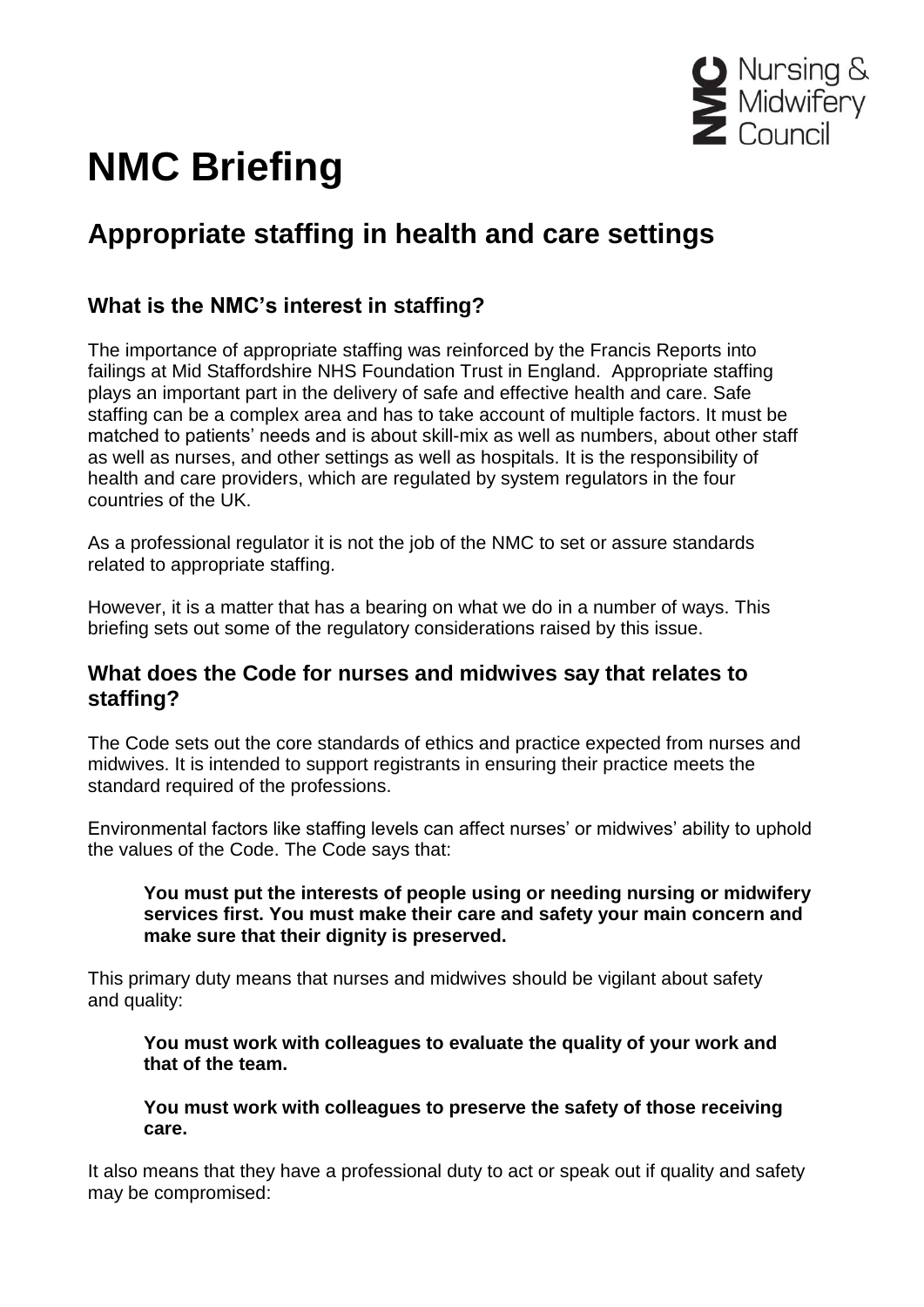**You must act without delay if you believe that there is a risk to patient safety or public protection.** 

**You must raise and, if necessary, escalate any concerns you may have about patient or public safety, or the level of care people are receiving in your workplace or any other healthcare setting and use the channels available to you in line with our guidance and your local working practices.** 

We require nurses and midwives to uphold existing legislation and nationally agreed standards as well as the Code:

#### **You must tell someone in authority at the first reasonable opportunity if you experience problems that may prevent you working within the Code or other national standards.**

For nurses and midwives in England, this would include existing guidance developed by the National Institute for Health and Clinical Excellence (NICE) on safe staffing, and the National Quality Board/Chief Nursing Officer's 2013 guidance, *How to ensure the right people, with the right skills, are in the right place at the right time.*

For nurses and midwives in Wales, this would include provisions in the Nurse Staffing Levels (Wales) Act 2016.

# **What does the NMC's guidance on Raising Concerns say?**

Our Raising Concerns guidance contains a list of examples of concerns that should be raised, including:

**Issues to do with care in general, such as concerns over resources, products, people, staffing or the organisation as a whole**

# **The Code, senior registrants and staffing**

Appropriate staffing is a collective responsibility of boards and executive teams. Registrants who hold senior positions such as director of nursing are not individually responsible for appropriate staffing, and staffing concerns do not automatically imply a concern about executive level registrants. However, the Code states that:

#### **You must provide leadership to make sure people's wellbeing is protected and to improve their experiences of the healthcare system.**

**You must identify priorities, manage time, staff and resources effectively and deal with risk to make sure that the quality of care or service you deliver is maintained and improved, putting the needs of those receiving care or services first.**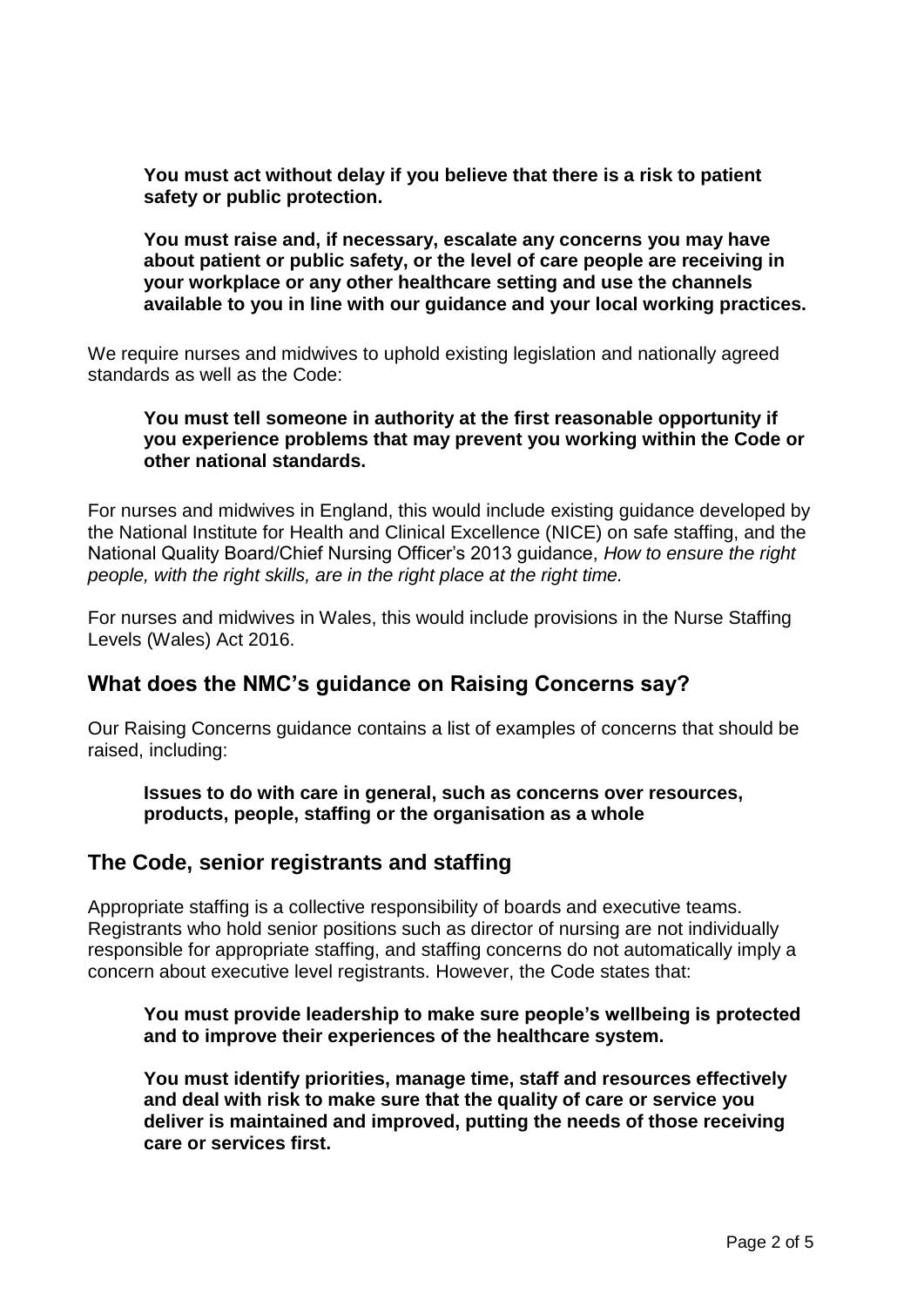#### **You must acknowledge and act on all concerns raised to you, investigating, escalating or dealing with those concerns where it is appropriate for you to do so.**

Nurses and midwives must always be able to justify their decisions and actions, should a concern about their fitness to practise be raised. For senior registrants, this may include decisions about how staffing requirements were set, what mechanisms for monitoring these were in place and how well concerns were listened to.

We have always been clear that the Code applies to every registered nurse and midwife whatever their role and scope of practice, including directors of nursing who are members of leadership teams responsible for safe staffing. Recent fitness to practise cases demonstrate that managers and directors can be sanctioned for presiding over poor care just as frontline nurses and midwives can be sanctioned for delivering poor care.

# **Staffing and fitness to practise**

Our fitness to practise processes routinely test and weigh evidence about the responsibility of nurses and midwives and the impact of the care environment. If a nurse is referred to the NMC on the basis of an allegation to do with staffing we may explore whether the registrant:

- raised concerns
- assessed evidence of risk to patients
- sought to mitigate risk

We understand that taking the right decisions about staffing on the ground is not always straightforward. For example, closing a ward to admissions may be in the best interests of patients already admitted and being treated, but may not be in the interests of those waiting for admission in A&E. Also, nurses may be advising operational managers rather than in direct charge. Professional accountability means being prepared to account for tricky decisions and being able to give a robust account of acting on good evidence and in the best interests of patients.

Expectations of registrants will depend on their role and level of seniority – there may be higher expectations of a director of nursing in this regard than of a ward manager, for example. However, all registrants should be aware of their individual and collective responsibilities.

# **Staffing and education**

We set and monitor standards for the education of nurses and midwives, which takes place in higher education institutions (HEIs) and in healthcare settings. Pressures on staffing can have an impact on practice placement settings, where they may make it harder for nurses and midwives to dedicate time to supporting students. We require HEIs to monitor and mitigate risks to practice placements. If we have evidence that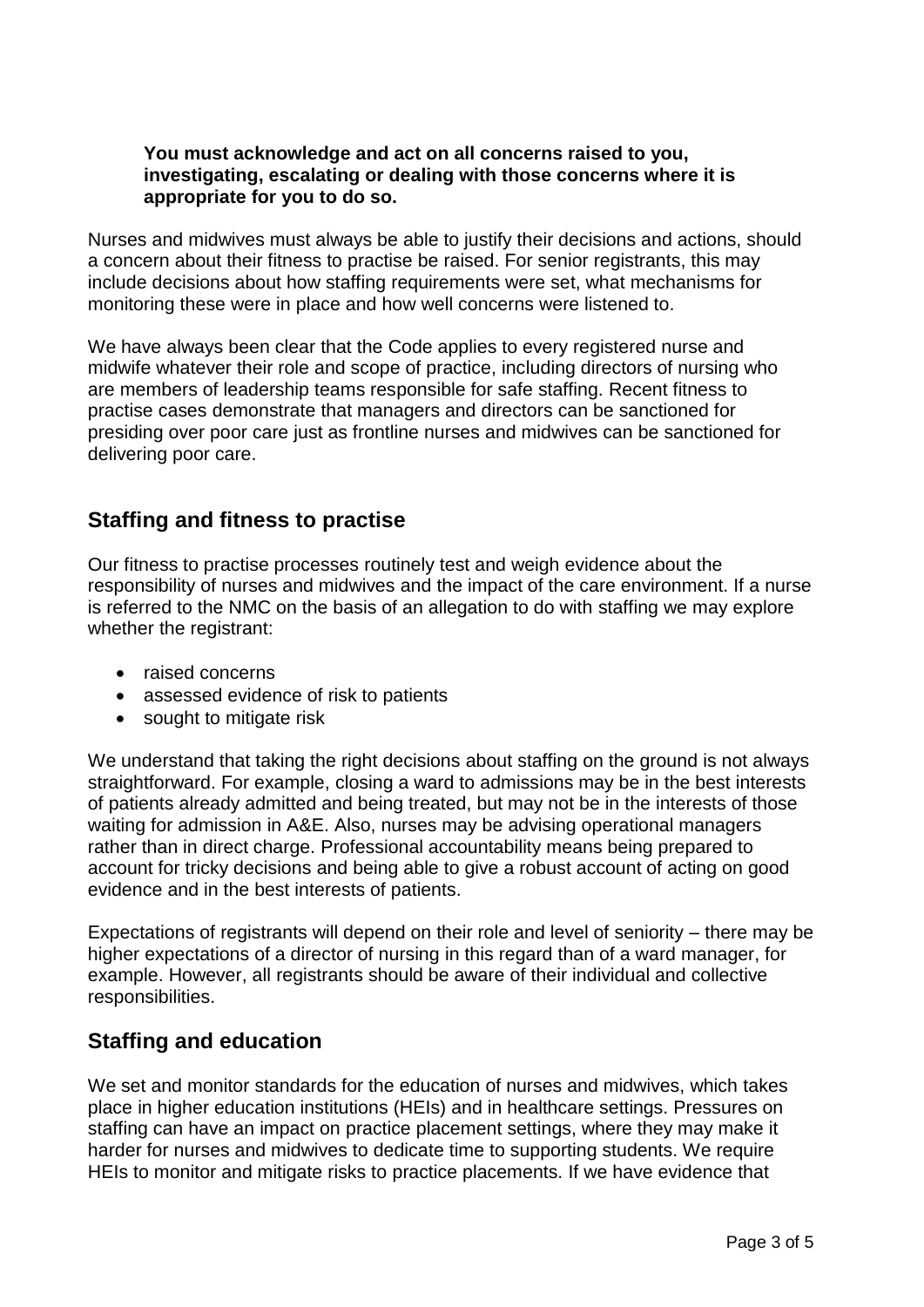staffing levels may be affecting the training environment, we may ask education providers to investigate and provide assurance.

# **Recruitment challenges and registrations**

People must be registered with the NMC to practise as a nurse or midwife in the UK. We uphold the public interest by setting standards for entry to the register and being consistent in their application.

Registration is an important safeguard, but employers have the primary responsibility to make sure they employ staff with the right skills and experience in the right posts.

Staff shortages may lead employers to recruit overseas. Overseas nurses are a valuable resource for UK healthcare providers. It typically takes longer to register oversea applicants to the register. Although EU applications are usually quicker than non-EU applications, employers need to take responsibility in the interest of patients for checks on matters such as language competence in addition to those carried out by the regulator as part of the registration process.

Regulators have challenging targets for completing registrations because our performance has a direct impact on the front line. But in order to protect the public we must not cut corners when it comes to making sure applicants are who they say they are, and are qualified to do the work of registered nurses and midwives.

However, there are things we can do to help:

- Provide clear guidance on the information we need to manage initial registrations and renewals
- $\bullet$  Be proportionate only require what is necessary to protect the public
- Process registrations as quickly as possible, consonant with taking the necessary steps to check eligibility
- Collaborate as appropriate with workforce bodies leading recruitment and returning campaigns

# **Working with others**

We will inform the appropriate system regulator if we uncover concerns about a provider when we are investigating a fitness to practise referral or as part of our work in qualityassuring nurse and midwifery training. Such concerns could include claims of unsafe staffing or the suppression of concerns raised by staff. We also encourage system regulators to inform the us if they have concerns about the conduct or practice of individual nurses and midwives in respect of staffing or any other matter covered by the Code.

**Safe staffing on the NMC website:** <http://www.nmc.org.uk/safe-staffing>